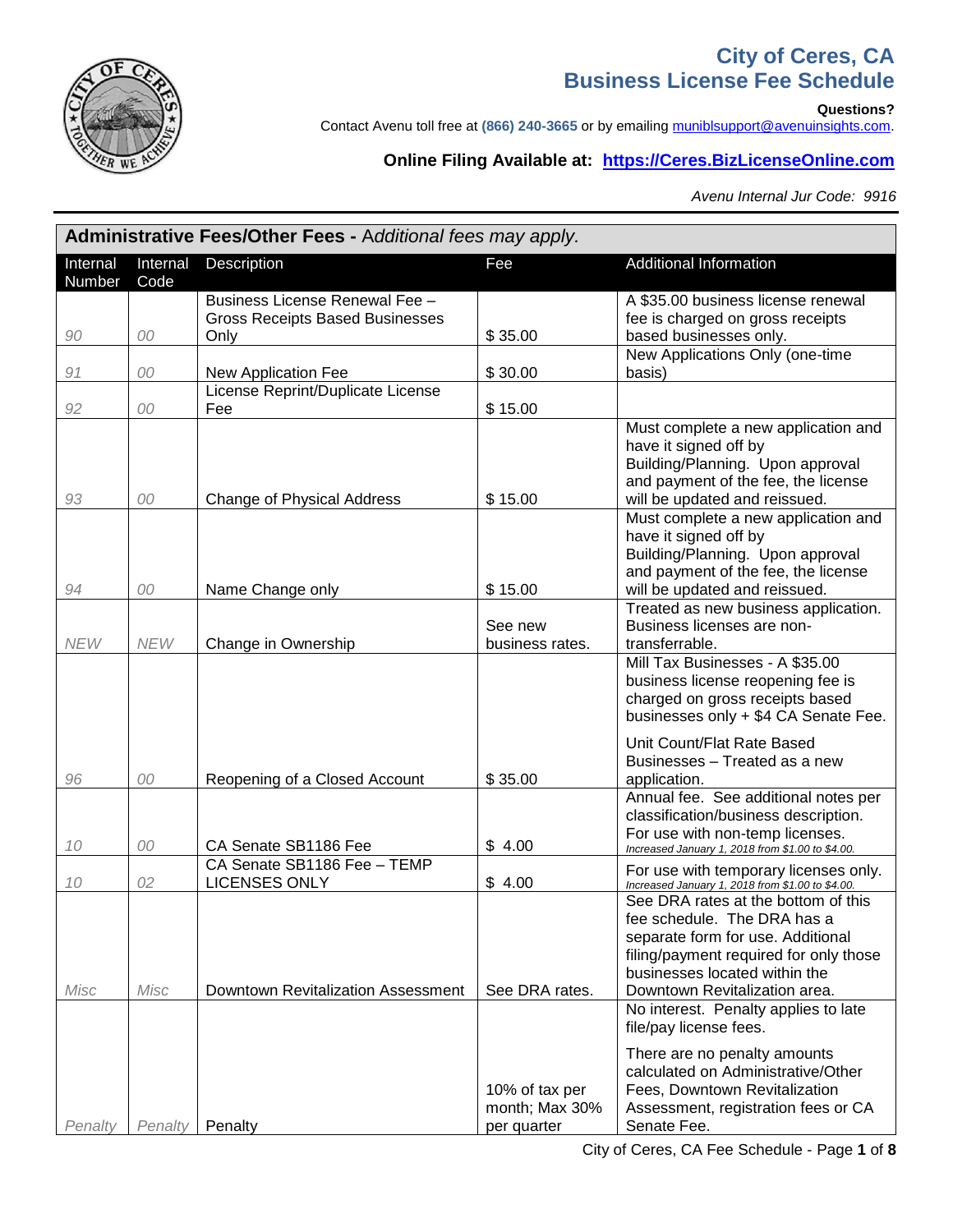## **MILL TAX CALCULATIONS**

#### **Examples of How to Calculate Your Mill Tax:**

- 1. Quarterly gross receipts = \$20,000  $$20,000 \times 0.001 = $20 - You pay the minimum tax of $30.$
- 2. Quarterly gross receipts = \$40,000  $$40,000 \times 0.001 = $40.00 - You pay the calculated tax of $40.$
- 3. Quarterly gross receipts = \$0 You do not pay a license fee, but you must return a signed declaration form reporting zero for gross receipts. Renewals – Must still pay the \$35 renewal fee + annual \$4 CA Senate Fee even with reporting \$0 gross receipts.

|                        | <b>Retail Merchants</b> |                                                                                                                                                         |                                                                                                                                                                                                   |  |  |  |  |
|------------------------|-------------------------|---------------------------------------------------------------------------------------------------------------------------------------------------------|---------------------------------------------------------------------------------------------------------------------------------------------------------------------------------------------------|--|--|--|--|
| Internal<br>Number     | Internal<br>Code        | <b>Classification/Business Description</b>                                                                                                              | Calculation Instructions/Additional Information                                                                                                                                                   |  |  |  |  |
|                        |                         |                                                                                                                                                         | Mill Tax Calculation:<br>Quarterly gross receipts x 0.001<br>(Minimum Tax = $$30$ )                                                                                                               |  |  |  |  |
| 1                      | 00                      | <b>RENEWAL</b> - Retail Merchants and<br><b>Miscellaneous Businesses</b>                                                                                | Required to file/pay on a quarterly basis.<br>Additional fees required when reporting gross<br>receipts from quarter ending March 31st:<br>Add \$35 renewal fee.<br>Add annual \$4 CA Senate fee. |  |  |  |  |
| <b>NEW</b>             | <b>NEW</b>              | NEW BUSINESS - Retail Merchants and<br>Miscellaneous Businesses (Accounts opening<br>between April 1 <sup>st</sup> through September 30 <sup>th</sup> ) | License Fee \$30 + New Application Fee \$30 +<br>CA Senate Fee \$4 = \$64 Total Due                                                                                                               |  |  |  |  |
| <b>NEW</b>             | <b>NEW</b>              | NEW BUSINESS - Retail Merchants and<br>Miscellaneous Businesses (Accounts opening<br>between October 1 <sup>st</sup> through March 31 <sup>st</sup> )   | License Fee \$15.00 + New Application Fee<br>$$30 + CA$ Senate Fee $$4 = $49$ Total Due                                                                                                           |  |  |  |  |
| <b>All Contractors</b> |                         |                                                                                                                                                         |                                                                                                                                                                                                   |  |  |  |  |
| Internal<br>Number     | Internal<br>Code        | <b>Classification/Business Description</b>                                                                                                              | Calculation Instructions/Additional Information                                                                                                                                                   |  |  |  |  |
|                        |                         |                                                                                                                                                         | Mill Tax Calculation:<br>Quarterly gross receipts x 0.001<br>(Minimum Tax = $$30$ )<br>Required to file/pay on a quarterly basis.                                                                 |  |  |  |  |
| $\mathfrak{D}$         | 00                      | <b>RENEWAL</b> - Contractors                                                                                                                            | Additional fees required when reporting gross<br>receipts from quarter ending March 31st:<br>Add \$35 renewal fee.<br>Add annual \$4 CA Senate fee.                                               |  |  |  |  |
| <b>NEW</b>             | <b>NEW</b>              | <b>NEW BUSINESS - Contractors (Accounts</b><br>opening between April 1 <sup>st</sup> through September<br>30 <sup>th</sup> )                            | License Fee \$30 + New Application Fee \$30 +<br>CA Senate Fee \$4 = \$64 Total Due                                                                                                               |  |  |  |  |
| <b>NEW</b>             | <b>NEW</b>              | <b>NEW BUSINESS - Contractors (Accounts</b><br>opening between October 1 <sup>st</sup> through March<br>31 <sup>st</sup>                                | License Fee \$15.00 + New Application Fee<br>$$30 + CA$ Senate Fee $$4 = $49$ Total Due                                                                                                           |  |  |  |  |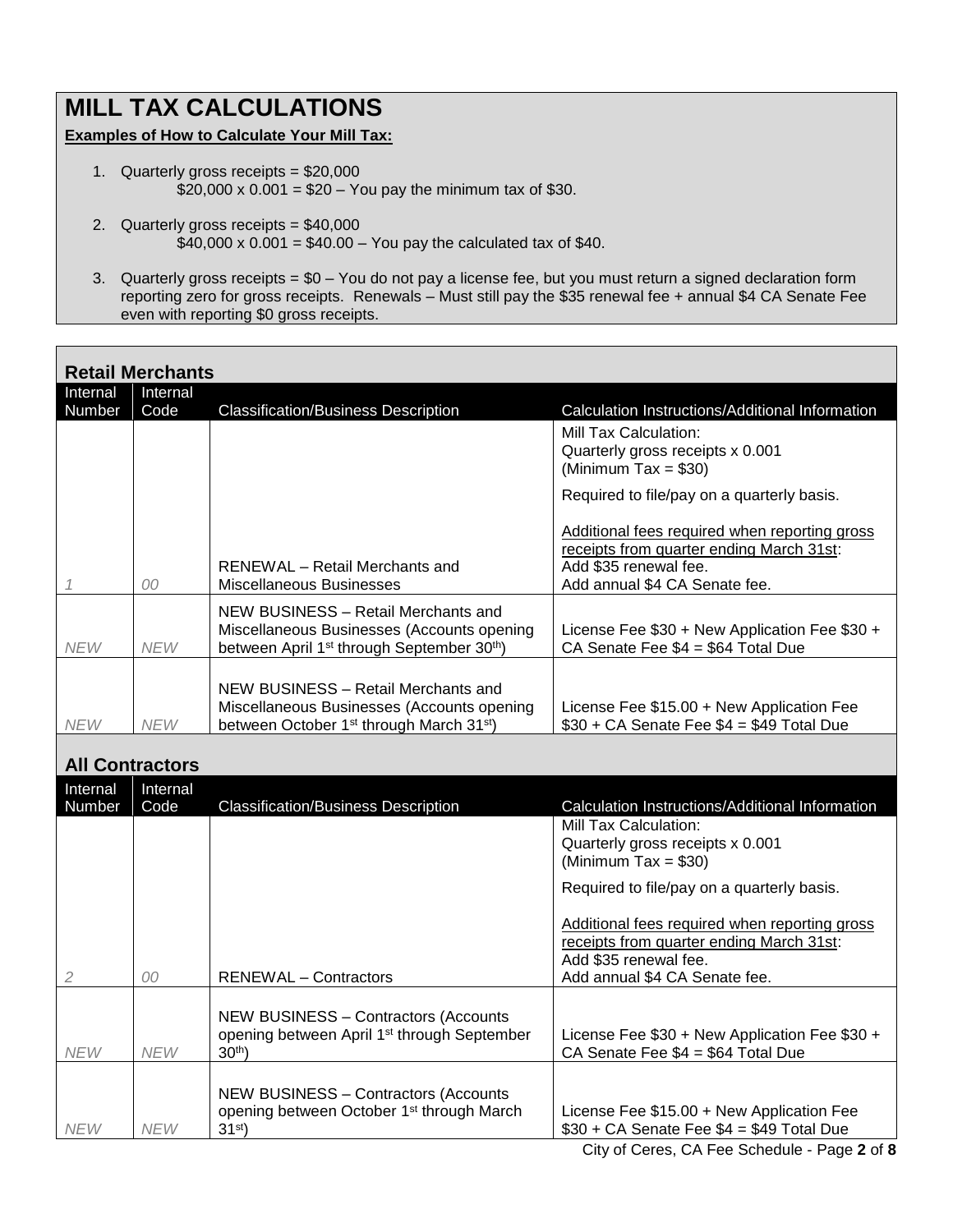| <b>Professions &amp; Services</b> |                  |                                                                                                                                           |                                                                                                                                                                                 |  |  |
|-----------------------------------|------------------|-------------------------------------------------------------------------------------------------------------------------------------------|---------------------------------------------------------------------------------------------------------------------------------------------------------------------------------|--|--|
| Internal<br>Number                | Internal<br>Code | <b>Classification/Business Description</b>                                                                                                | Calculation Instructions/Additional Information                                                                                                                                 |  |  |
|                                   |                  |                                                                                                                                           | Mill Tax Calculation:<br>Quarterly gross receipts x 0.002<br>(Minimum Tax = $$30$ )                                                                                             |  |  |
|                                   |                  |                                                                                                                                           | Required to file/pay on a quarterly basis.                                                                                                                                      |  |  |
| 3                                 | 00               | <b>RENEWAL</b> - Professions & Services                                                                                                   | Additional fees required when reporting gross<br>receipts from quarter ending March 31st:<br>Add \$35 renewal fee.<br>Add annual \$4 CA Senate fee.                             |  |  |
| <b>NEW</b>                        | <b>NEW</b>       | <b>NEW BUSINESS - Professions &amp; Services</b><br>(Accounts opening between April 1 <sup>st</sup> through<br>September 30th)            | License Fee \$30 + New Application Fee \$30 +<br>CA Senate Fee \$4 = \$64 Total Due                                                                                             |  |  |
| <b>NEW</b>                        | <b>NEW</b>       | <b>NEW BUSINESS - Professions &amp; Services</b><br>(Accounts opening between October 1 <sup>st</sup><br>through March 31 <sup>st</sup> ) | License Fee \$15.00 + New Application Fee<br>$$30 + CA$ Senate Fee $$4 = $49$ Total Due                                                                                         |  |  |
|                                   |                  | <b>Wholesalers &amp; Manufacturers</b>                                                                                                    |                                                                                                                                                                                 |  |  |
| Internal<br>Number                | Internal<br>Code | <b>Classification/Business Description</b>                                                                                                | Calculation Instructions/Additional Information                                                                                                                                 |  |  |
|                                   |                  |                                                                                                                                           | Mill Tax Calculation:<br>Quarterly gross receipts x 0.00015<br>(Minimum Tax = $$30$ ; Maximum Tax = $$2,500$<br>per license year)<br>Required to file/pay on a quarterly basis. |  |  |
| 4                                 | 00               | <b>RENEWAL</b> – Wholesalers & Manufacturers                                                                                              | Additional fees required when reporting gross<br>receipts from quarter ending March 31st:<br>Add \$35 renewal fee.<br>Add annual \$4 CA Senate fee.                             |  |  |
| <b>NEW</b>                        | <b>NEW</b>       | NEW BUSINESS - Wholesalers &<br>Manufacturers (Accounts opening between<br>April 1 <sup>st</sup> through September 30 <sup>th</sup> )     | License Fee \$30 + New Application Fee \$30 +<br>CA Senate Fee $$4 = $64$ Total Due                                                                                             |  |  |
| <b>NEW</b>                        | <b>NEW</b>       | NEW BUSINESS - Wholesalers &<br>Manufacturers (Accounts opening between<br>October 1 <sup>st</sup> through March 31 <sup>st</sup> )       | License Fee \$15.00 + New Application Fee<br>$$30 + CA$ Senate Fee $$4 = $49$ Total Due                                                                                         |  |  |
|                                   |                  | Residential Hobby – Applicable if gross receipts are less than \$2,000 per fiscal year                                                    |                                                                                                                                                                                 |  |  |
| <b>Internal</b><br>Number         | Internal<br>Code | <b>Classification/Business Description</b>                                                                                                | Calculation Instructions/Additional Information<br>Gross receipts are less than \$2,000/fiscal year<br>$= $30$ per license year                                                 |  |  |
|                                   |                  |                                                                                                                                           | Required to report on a quarterly basis.                                                                                                                                        |  |  |
| 5                                 | 00               | <b>RENEWAL</b> - Residential Hobby                                                                                                        | Additional fees required when reporting gross<br>receipts from quarter ending March 31st:<br>Add \$35 renewal fee.<br>Add annual \$4 CA Senate fee.                             |  |  |
| 5                                 | 01               | <b>RENEWAL</b> - Residential Hobby Additional<br>Reporting                                                                                | For internal posting use only.                                                                                                                                                  |  |  |

City of Ceres, CA Fee Schedule - Page **3** of **8**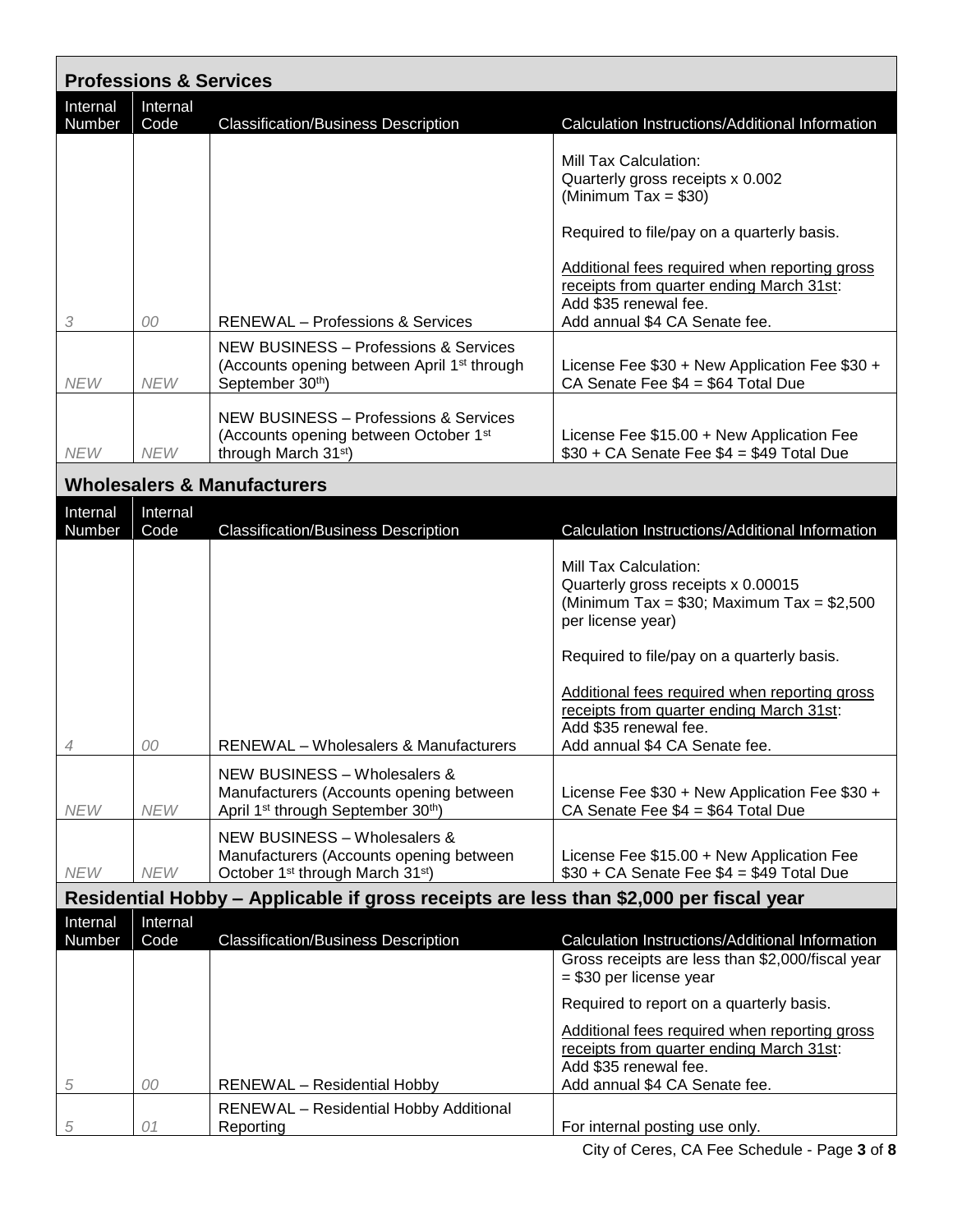# **FLAT RATE CATEGORIES**

**(Paid in advance of each quarter.)**

| Internal | Internal |               |                                                              |                                                                                              |
|----------|----------|---------------|--------------------------------------------------------------|----------------------------------------------------------------------------------------------|
| Number   | Code     | <b>Type</b>   | <b>Classification/Business Description</b>                   | Calculation Instructions/Additional Information                                              |
|          |          |               |                                                              | Renewals - \$45 paid in advance of each                                                      |
|          |          |               |                                                              | quarter + annual \$4 CA Senate Fee                                                           |
|          |          |               |                                                              | New Applications - \$45 paid in advance +                                                    |
|          |          | Flat          |                                                              | \$30 new application fee (one-time basis) + \$4                                              |
| 11       | 00       | rate          | Ambulance                                                    | CA Senate Fee.                                                                               |
|          |          |               |                                                              | Renewals - \$100/day + annual \$4 CA Senate                                                  |
|          |          |               |                                                              | Fee                                                                                          |
|          |          |               |                                                              |                                                                                              |
|          |          | Unit          |                                                              | New Applications - \$100/day + \$30 new<br>application fee (one-time basis) + \$4 CA         |
| 13       | 00       | based         | Amusements - Carnival                                        | Senate Fee.                                                                                  |
|          |          |               |                                                              | Renewals - \$100/day + annual \$4 CA Senate                                                  |
|          |          |               |                                                              | Fee                                                                                          |
|          |          |               |                                                              |                                                                                              |
|          |          | Unit          |                                                              | New Applications - \$100/day + \$30 new<br>application fee (one-time basis) + \$4 CA         |
| 13       | 01       | based         | Amusements - Circus                                          | Senate Fee.                                                                                  |
|          |          |               |                                                              | Renewals - \$15/day + annual \$4 CA Senate                                                   |
|          |          |               |                                                              | Fee                                                                                          |
|          |          |               | Amusements - Merry-Go-Rounds,                                |                                                                                              |
|          |          | Unit          | Ferris Wheels, and Other Mechanical                          | New Applications $-$ \$15/day + \$30 new                                                     |
| 13       | 02       | based         | Rides (when not operated as part of a<br>carnival or circus) | application fee (one-time basis) + \$4 CA<br>Senate Fee.                                     |
|          |          |               |                                                              | Renewals - \$50/quarter paid in advance +                                                    |
|          |          |               |                                                              | annual \$4 CA Senate Fee                                                                     |
|          |          |               |                                                              |                                                                                              |
|          |          | Flat          | Amusements - Moving<br>Picture/Theatrical Show (fixed place  | New Applications - \$50 paid in advance +<br>\$30 new application fee (one-time basis) + \$4 |
| 13       | 03       | rate          | within City limits)                                          | CA Senate Fee.                                                                               |
|          |          |               |                                                              |                                                                                              |
|          |          |               |                                                              | Renewals - \$15/day + annual \$4 CA Senate                                                   |
|          |          |               |                                                              | Fee                                                                                          |
|          |          |               | Amusements - Moving                                          |                                                                                              |
|          |          |               | Picture/Theatrical Show (other than                          | New Applications $-$ \$15/day + \$30 new                                                     |
| 13       | 04       | Unit<br>based | those having a fixed place within the<br>City limits)        | application fee (one-time basis) + \$4 CA<br>Senate Fee.                                     |
|          |          |               |                                                              |                                                                                              |
|          |          |               |                                                              | Renewals - \$20/day + annual \$4 CA Senate                                                   |
|          |          |               |                                                              | Fee                                                                                          |
|          |          |               |                                                              | New Applications - \$20/day + \$30 new                                                       |
|          |          | Unit          | Amusements - Public Dance (where                             | application fee (one-time basis) + \$4 CA                                                    |
| 13       | 05       | based         | admission is charged)                                        | Senate Fee.                                                                                  |
|          |          |               |                                                              |                                                                                              |
|          |          |               |                                                              | Renewals - \$100/day + annual \$4 CA Senate<br>Fee                                           |
|          |          |               |                                                              |                                                                                              |
|          |          |               |                                                              | New Applications - \$100/day + \$30 new                                                      |
|          |          | Unit          |                                                              | application fee (one-time basis) + \$4 CA                                                    |
| 13       | 06       | based         | Amusements - Traveling Side Show                             | Senate Fee.                                                                                  |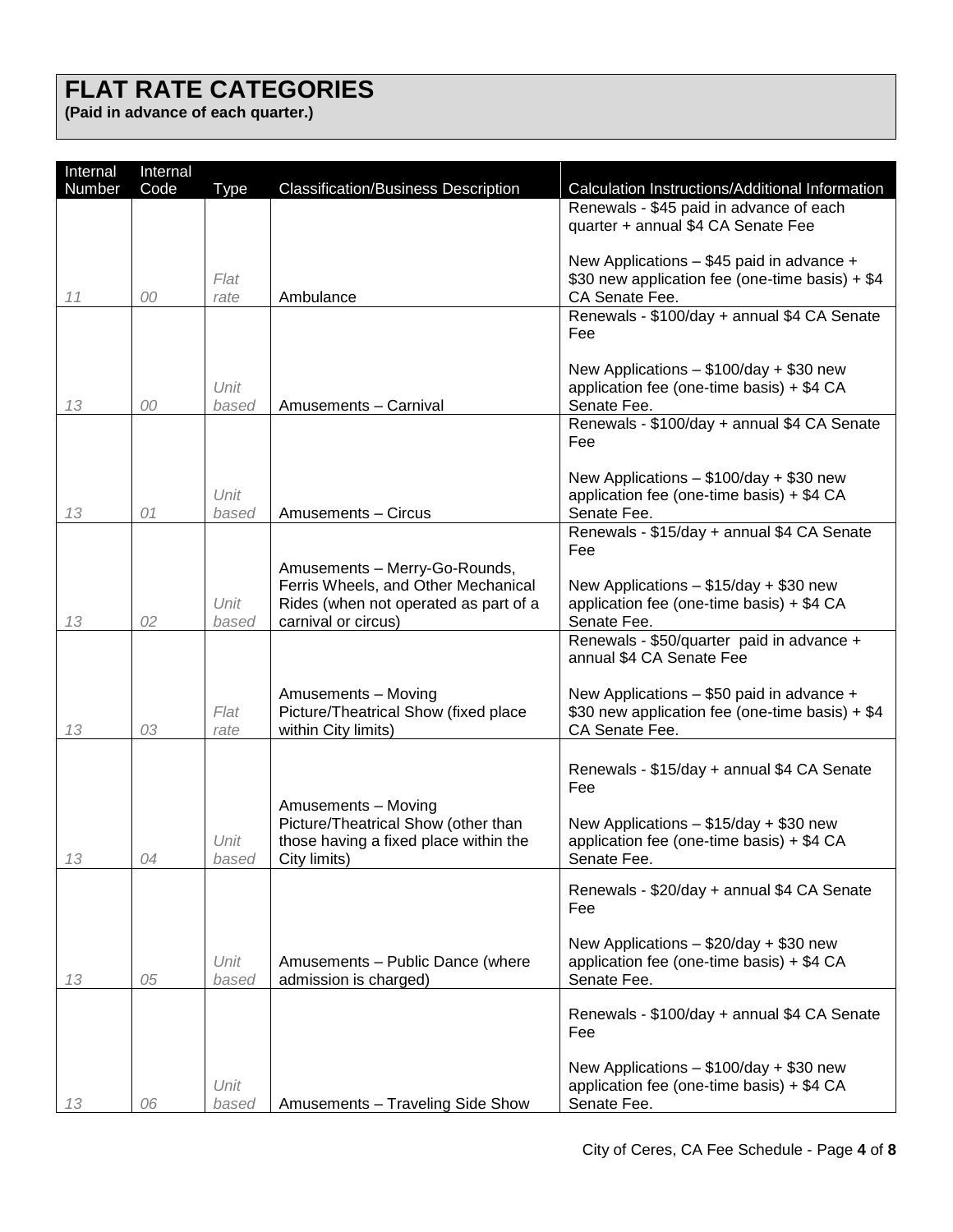| Internal<br>Number | Internal<br>Code | Type          | <b>Classification/Business Description</b>                                         | Calculation Instructions/Additional Information                                                                                                                                                  |
|--------------------|------------------|---------------|------------------------------------------------------------------------------------|--------------------------------------------------------------------------------------------------------------------------------------------------------------------------------------------------|
|                    |                  |               |                                                                                    | Renewals - \$45/day + annual \$4 CA Senate<br>Fee                                                                                                                                                |
| 14                 | 00               | Unit<br>based | Auctioneer, Itinerant                                                              | New Applications $-$ \$45/day + \$30 new<br>application fee (one-time basis) + \$4 CA<br>Senate Fee.                                                                                             |
|                    |                  |               |                                                                                    | Renewals - \$45 paid in advance of each<br>quarter + annual \$4 CA Senate Fee                                                                                                                    |
| 15                 | 00               | Flat<br>rate  | <b>Billboards</b>                                                                  | New Applications - \$45 paid in advance +<br>\$30 new application fee (one-time basis) + \$4<br>CA Senate Fee.                                                                                   |
|                    |                  |               |                                                                                    | Renewals - Remit/pay annually on January<br>1 <sup>st</sup> . License valid January 1 <sup>st</sup> through<br>December 31 <sup>st</sup> . Calculate at \$50 license fee +<br>\$4 CA Senate Fee. |
| 50                 | 50               | Flat<br>rate  | <b>Bingo</b>                                                                       | New Applications - Must be pre-approved by<br>the City of Ceres. Calculate at \$50 license<br>fee + \$30 new application fee (one-time basis)<br>+ \$4 CA Senate Fee.                            |
|                    |                  |               |                                                                                    | Renewals - \$45 paid in advance of each<br>quarter + annual \$4 CA Senate Fee.<br>Complete new application.                                                                                      |
| 16                 | 00               | Flat<br>rate  | <b>Christmas Trees</b>                                                             | New Applications - \$45 paid in advance +<br>\$30 new application fee (one-time basis) + \$4<br>CA Senate Fee.                                                                                   |
|                    |                  |               |                                                                                    | Renewals - \$30 paid in advance of each<br>quarter + annual \$4 CA Senate Fee                                                                                                                    |
| 17                 | 00               | Flat<br>rate  | Day Care/Nurseries<br>(Eight or more children)                                     | New Applications - \$30 paid in advance +<br>\$30 new application fee (one-time basis) + \$4<br>CA Senate Fee.                                                                                   |
|                    |                  |               |                                                                                    | Renewals - \$30 paid in advance of each<br>quarter + annual \$4 CA Senate Fee                                                                                                                    |
| 18                 | 00               | Flat<br>rate  | Delivery by Vehicle - Multiple<br>deliveries (based outside of the City<br>limits) | New Applications - \$30 paid in advance +<br>\$30 new application fee (one-time basis) + \$4<br>CA Senate Fee.                                                                                   |
|                    |                  |               |                                                                                    | Renewals - \$30 paid in advance of each<br>quarter + annual \$4 CA Senate Fee                                                                                                                    |
| 18                 | 01               | Flat<br>rate  | Delivery by Vehicle - Towing (based<br>outside of the City limits)                 | New Applications - \$30 paid in advance +<br>\$30 new application fee (one-time basis) + \$4<br>CA Senate Fee.                                                                                   |
|                    |                  |               |                                                                                    | Renewals - \$75 paid in advance of each<br>quarter + annual \$4 CA Senate Fee                                                                                                                    |
| 19                 | 00               | Flat<br>rate  | Fortune Telling, as defined in Section<br>9.32.102                                 | New Applications - \$75 paid in advance +<br>\$30 new application fee (one-time basis) + \$4<br>CA Senate Fee.                                                                                   |
|                    |                  |               |                                                                                    | Renewals - \$30.00 paid in advance of each<br>quarter + annual \$4 CA Senate Fee                                                                                                                 |
| 12                 | 00               | Flat<br>rate  | <b>Merchant Patrol Services</b>                                                    | New Applications - \$30 paid in advance +<br>\$30 new application fee (one-time basis) + \$4<br>CA Senate Fee.                                                                                   |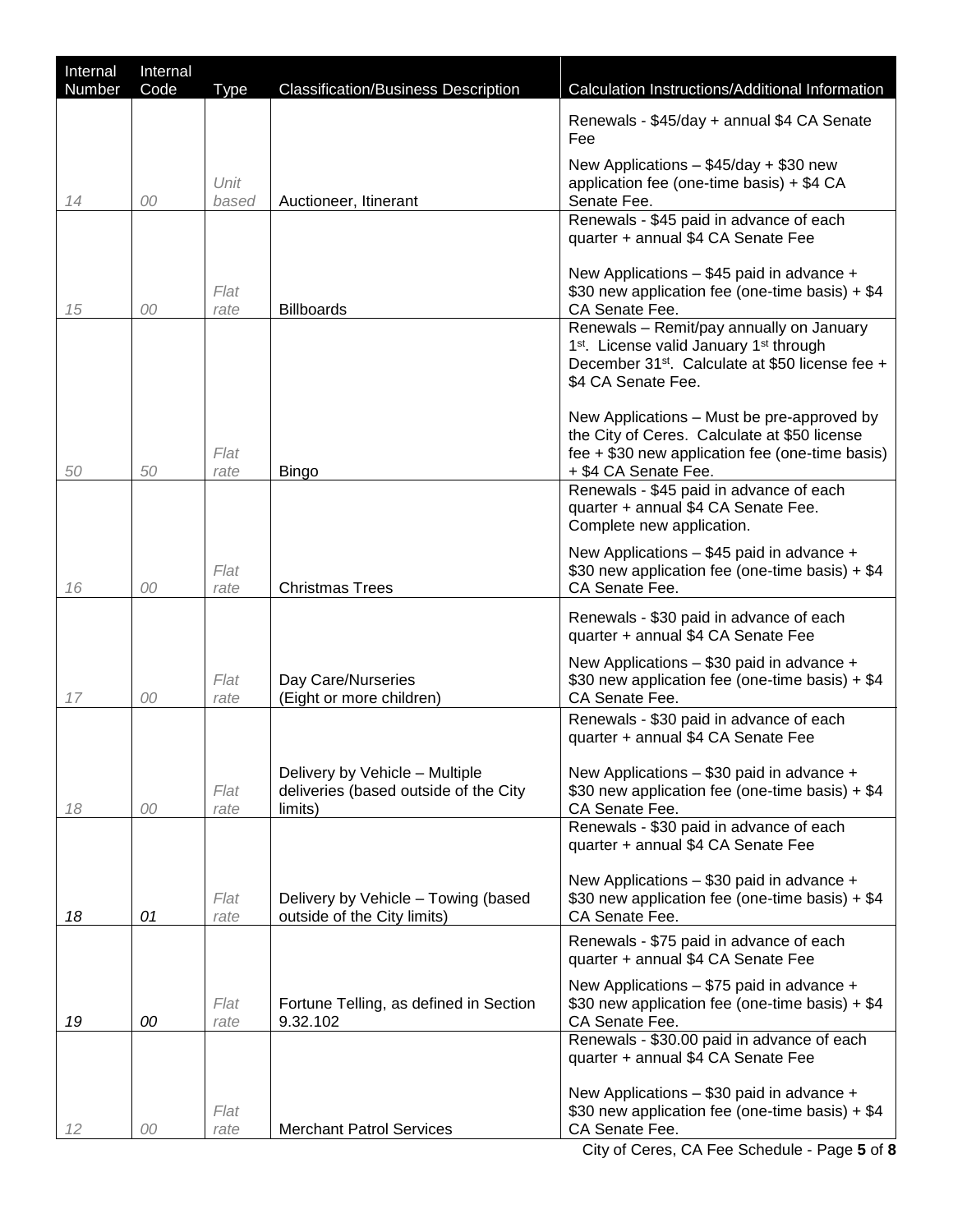| Internal<br>Number | Internal<br>Code | <b>Type</b>   | <b>Classification/Business Description</b>                      | Calculation Instructions/Additional Information                                            |
|--------------------|------------------|---------------|-----------------------------------------------------------------|--------------------------------------------------------------------------------------------|
|                    |                  |               |                                                                 |                                                                                            |
|                    |                  |               | Rental or Lease of Property<br>Apartment House/Rental Unit      |                                                                                            |
|                    |                  |               | Apartment House/Rental Unit (2-5) =                             | \$15 + annual \$4 CA Senate Fee                                                            |
|                    |                  |               | Apartment House/Rental Unit (6-9) =                             | \$20 + annual \$4 CA Senate Fee                                                            |
|                    |                  |               | Apartment House/Rental Unit (10-20) =                           | \$25 + annual \$4 CA Senate Fee                                                            |
|                    |                  |               | Each additional 10 units or fractional part thereof $= $10$     |                                                                                            |
|                    |                  |               | Renewals - Fees outlined as above.                              |                                                                                            |
| 20                 | 00               | Unit<br>based | \$4 CA Senate Fee                                               | New Applications – Fees outlined as above $+$ \$30 new application fee (one-time basis) +  |
|                    |                  |               | Rental or Lease of Property<br>Boarding or Lodging Houses       |                                                                                            |
|                    |                  |               | Two Persons $=$                                                 | \$15 + annual \$4 CA Senate Fee                                                            |
|                    |                  |               | Each additional person (maximum of $6$ ) =                      | \$5 per person                                                                             |
|                    |                  |               | Renewals - Fees outlined as above.                              |                                                                                            |
|                    |                  |               |                                                                 | New Applications – Fees outlined as above $+$ \$30 new application fee (one-time basis) +  |
| 20                 | 01               | Unit<br>based | \$4 CA Senate Fee                                               |                                                                                            |
|                    |                  |               | Rental or Lease of Property                                     |                                                                                            |
|                    |                  |               | Hotel, Motel, Cabin Court                                       |                                                                                            |
|                    |                  |               | 20 rooms or less $=$                                            | \$25 + annual \$4 CA Senate Fee                                                            |
|                    |                  |               | Each additional 10 rooms or fractional part thereof $= $10$     |                                                                                            |
|                    |                  |               | Renewals - Fees outlined as above.                              |                                                                                            |
| 20                 | 02               | Unit<br>based | \$4 CA Senate Fee                                               | New Applications – Fees outlined as above $+$ \$30 new application fee (one-time basis) +  |
|                    |                  |               | Rental or Lease of Property<br>Mobile Home Park/Trailer Court   |                                                                                            |
|                    |                  |               | 20 units or less $=$                                            | \$25 + annual \$4 CA Senate Fee                                                            |
|                    |                  |               | Each additional 10 units or fractional part thereof $=$ \$10    |                                                                                            |
|                    |                  |               | Renewals - Fees outlined as above.                              |                                                                                            |
| 20                 | 03               | Unit<br>based | \$4 CA Senate Fee                                               | New Applications - Fees outlined as above + \$30 new application fee (one-time basis) +    |
| 20                 | 04               | Unit<br>based | Rental or Lease of Property -<br>Commercial                     | No fee at this time                                                                        |
|                    |                  | Unit          |                                                                 |                                                                                            |
| 20                 | 05               | based         | Rental or Lease of Property - Industrial                        | No fee at this time<br>No fee at this time for one unit.                                   |
|                    |                  |               |                                                                 | A person/business renting or leasing two or                                                |
| 20                 | 06               | Unit<br>based | Rental or Lease of Property - Single<br><b>Family Residence</b> | more units including single family residences<br>is required to obtain a business license. |
|                    |                  |               |                                                                 |                                                                                            |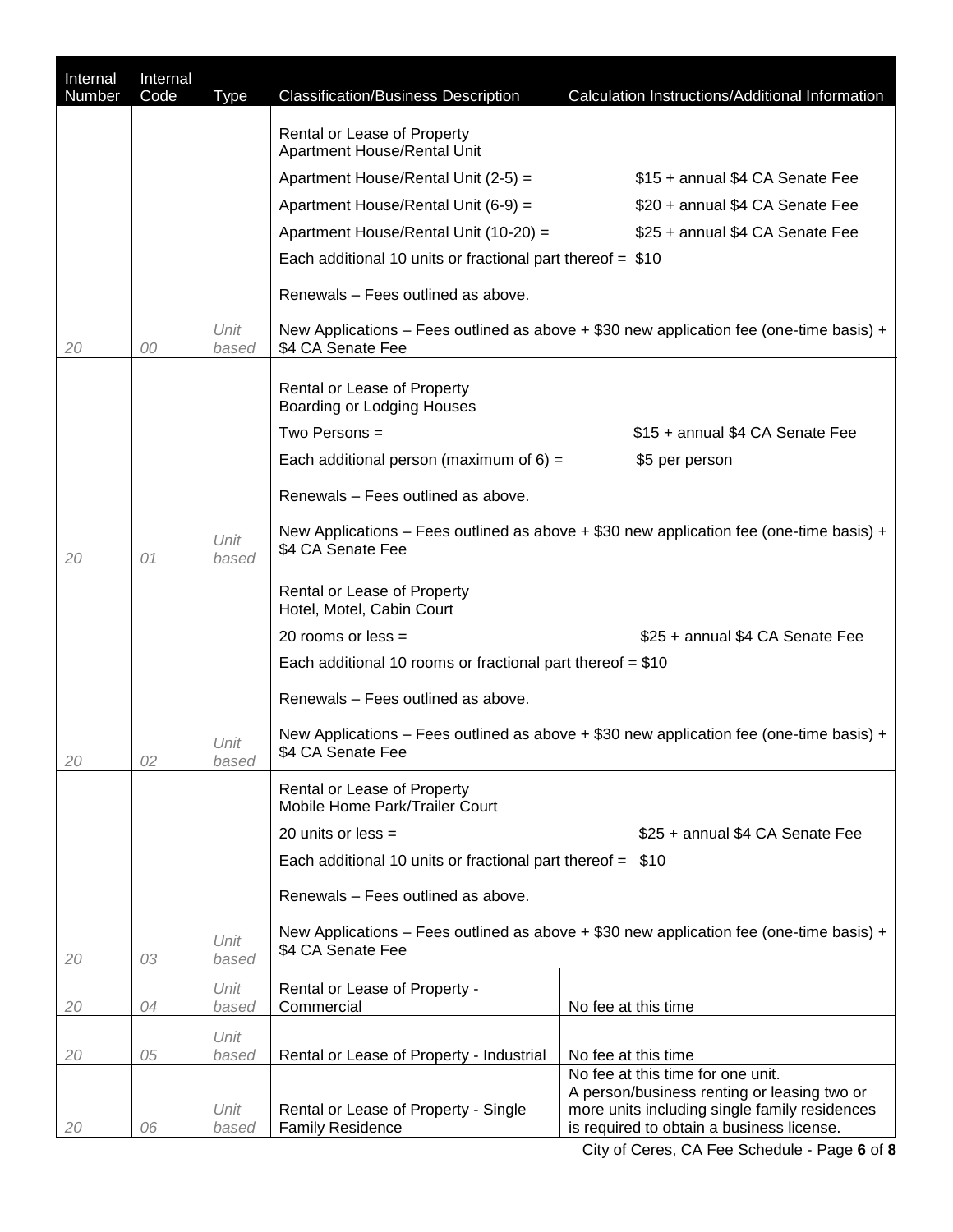| Internal | Internal |               |                                                                                                                                                                                                             |                                                                                                                                                                                                 |
|----------|----------|---------------|-------------------------------------------------------------------------------------------------------------------------------------------------------------------------------------------------------------|-------------------------------------------------------------------------------------------------------------------------------------------------------------------------------------------------|
| Number   | Code     | Type          | <b>Classification/Business Description</b>                                                                                                                                                                  | Calculation Instructions/Additional Information                                                                                                                                                 |
|          |          |               |                                                                                                                                                                                                             | Renewals - \$30 paid in advance of each<br>quarter + annual \$4 CA Senate Fee                                                                                                                   |
| 21       | 00       | Flat<br>rate  | Snow-Cone, Ice Cream or Food<br>Vehicle- Ice Cream Trucks, & Vending<br>Machines (based outside City limits)                                                                                                | New Applications - \$30 paid in advance +<br>\$30 new application fee (one-time basis) + \$4<br>CA Senate Fee.                                                                                  |
|          |          |               |                                                                                                                                                                                                             | Renewals - \$15 paid in advance of each<br>quarter + annual \$4 CA Senate Fee                                                                                                                   |
| 22       | 00       | Flat<br>rate  | Soliciting and Peddling - For soliciting<br>or selling newspapers or magazines                                                                                                                              | New Applications - \$15 paid in advance +<br>\$30 new application fee (one-time basis) + \$4<br>CA Senate Fee.                                                                                  |
|          |          |               |                                                                                                                                                                                                             | Option 1 - Quarterly                                                                                                                                                                            |
|          |          |               | Soliciting and Peddling - QUARTERLY<br>- For all other merchandise or wares<br>not otherwise exempt or taxed under<br>this chapter*                                                                         | Renewals - \$50/quarter paid in advance +<br>annual \$4 CA Senate Fee                                                                                                                           |
| 22       | 01       | Flat<br>rate  | *Options available to pay either on<br>quarterly, weekly or daily basis                                                                                                                                     | New Applications - \$50/quarter paid in<br>advance + \$30 new application fee (one-time<br>basis) + \$4 CA Senate Fee.                                                                          |
| 22       | 02       | Flat<br>rate  | Soliciting and Peddling - WEEKLY -<br>For all other merchandise or wares not<br>otherwise exempt or taxed under this<br>chapter*<br>*Options available to pay either on<br>quarterly, weekly or daily basis | Option 2 – Weekly<br>Renewals - \$30/week + annual \$4 CA Senate<br>Fee<br>New Applications - \$30/week paid in advance<br>+ \$30 new application fee (one-time basis) +<br>\$4 CA Senate Fee.  |
| 22       | 03       | Unit<br>based | Soliciting and Peddling - DAILY - For<br>all other merchandise or wares not<br>otherwise exempt or taxed under this<br>chapter*<br>*Options available to pay either on<br>quarterly, weekly or daily basis  | Option 3 - Daily<br>Renewals - \$15/day + annual \$4 CA Senate<br>Fee<br>New Applications - \$15/day paid in advance +<br>\$30 new application fee (one-time basis) + \$4<br>CA Senate Fee.     |
| 23       | 00       | Flat<br>rate  | Tree Trimming/Yard Care/Trash<br>Hauling/Janitorial (based outside City<br>limits)                                                                                                                          | Renewals - \$30 paid in advance of each<br>quarter + annual \$4 CA Senate Fee<br>New Applications - \$30 paid in advance +<br>\$30 new application fee (one-time basis) + \$4<br>CA Senate Fee. |
| 24       | 00       | Unit<br>based | Vendors - Itinerant Event Vendors                                                                                                                                                                           | Renewals - \$30/day + annual \$4 CA Senate<br>Fee<br>New Applications - \$30/day paid in advance +<br>\$30 new application fee (one-time basis) + \$4<br>CA Senate Fee.                         |